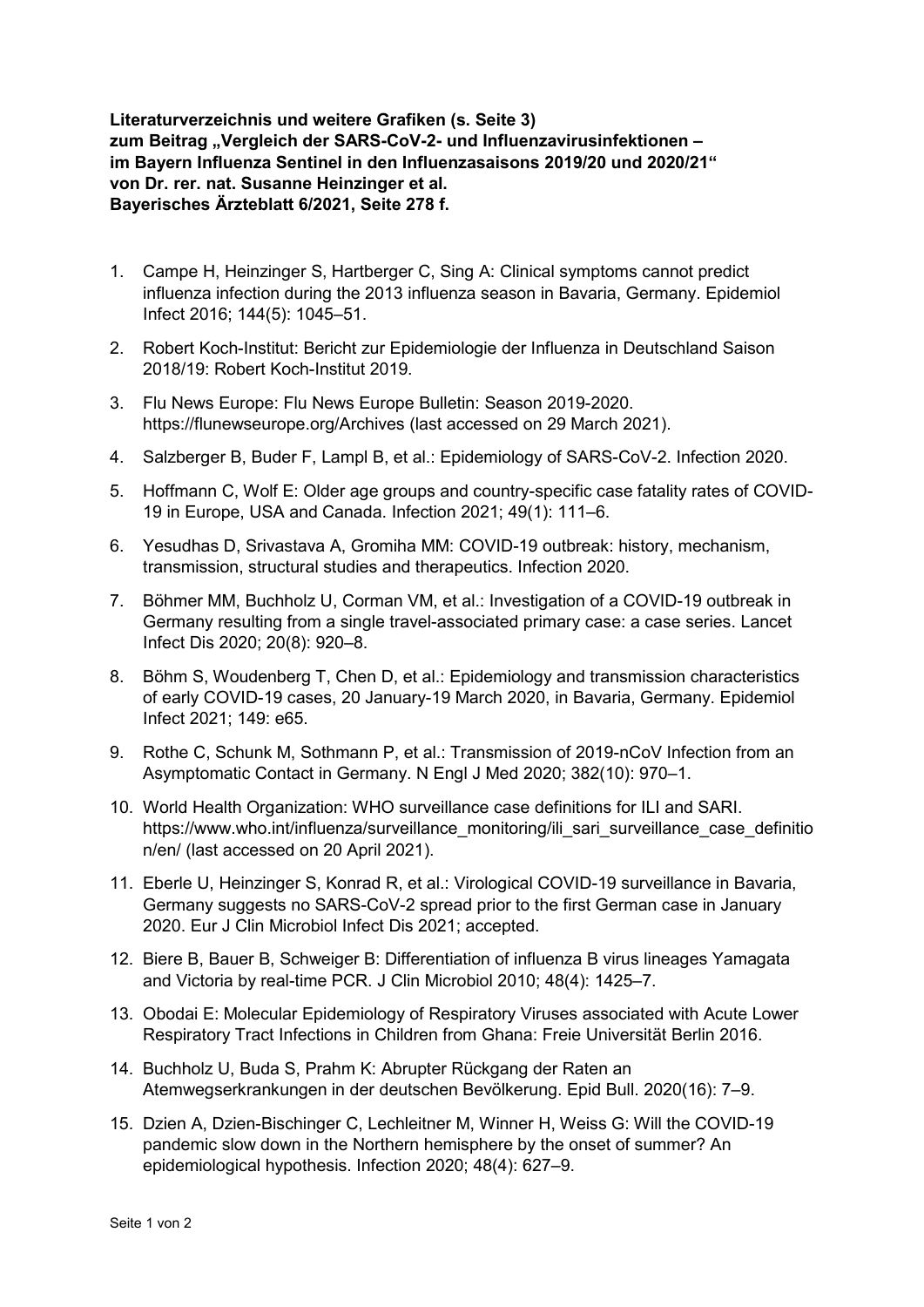- 16. Robert Koch-Institut, Influenza, Arbeitsgemeinschaft: Influenza-Wochenbericht KW 11/2021. https://influenza.rki.de/wochenberichte.aspx (last accessed on 29 March 2021).
- 17. Flu News Europe: Flu News Europe: Weekly influenza overview Week 11/202. https://flunewseurope.org/ (last accessed on 29 March 2021).
- 18. Adlhoch C, Mook P, Lamb F, et al.: Very little influenza in the WHO European Region during the 2020/21 season, weeks 40 2020 to 8 2021. Eurosurveillance 2021; 26(11): 2100221.
- 19. World Health Organization: Influenza update 389: 15 March 2021. https://www.who.int/influenza/surveillance\_monitoring/updates/latest\_update\_GIP\_survei llance/en/ (last accessed on 29 March 2021).